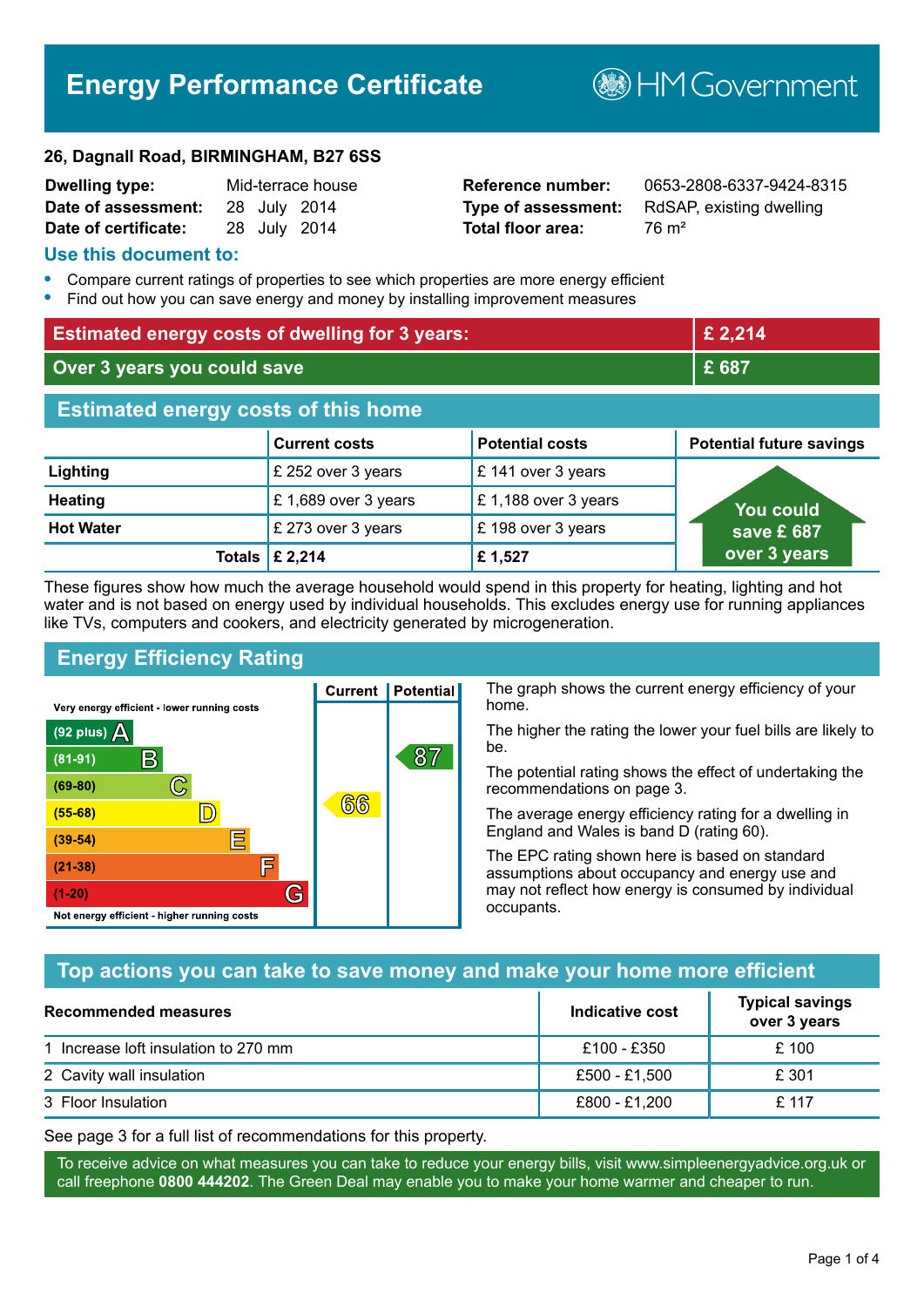#### **Summary of this home's energy performance related features**

| <b>Element</b>        | <b>Description</b>                             | <b>Energy Efficiency</b> |
|-----------------------|------------------------------------------------|--------------------------|
| Walls                 | Cavity wall, as built, no insulation (assumed) | ★★☆☆☆                    |
| Roof                  | Pitched, 75 mm loft insulation                 | ★★★☆☆                    |
| Floor                 | Suspended, no insulation (assumed)             |                          |
| <b>Windows</b>        | Fully double glazed                            | ★★★★☆                    |
| Main heating          | Boiler and radiators, mains gas                | ★★★★☆                    |
| Main heating controls | Programmer and room thermostat                 | ★★★☆☆                    |
| Secondary heating     | Room heaters, electric                         |                          |
| Hot water             | From main system                               | ★★★★☆                    |
| Lighting              | Low energy lighting in 22% of fixed outlets    | ★★☆☆☆                    |

Current primary energy use per square metre of floor area: 200 kWh/m² per year

The assessment does not take into consideration the physical condition of any element. 'Assumed' means that the insulation could not be inspected and an assumption has been made in the methodology based on age and type of construction.

See addendum on the last page relating to items in the table above.

#### **Low and zero carbon energy sources**

Low and zero carbon energy sources are sources of energy that release either very little or no carbon dioxide into the atmosphere when they are used. Installing these sources may help reduce energy bills as well as cutting carbon. There are none provided for this home.

## **Your home's heat demand**

For most homes, the vast majority of energy costs derive from heating the home. Where applicable, this table shows the energy that could be saved in this property by insulating the loft and walls, based on typical energy use (shown within brackets as it is a reduction in energy use).

| <b>Heat demand</b>           | <b>Existing dwelling</b> | Impact of loft<br>insulation | Impact of cavity<br>wall insulation | Impact of solid<br>wall insulation |
|------------------------------|--------------------------|------------------------------|-------------------------------------|------------------------------------|
| Space heating (kWh per year) | 8.051                    | (637)                        | (1, 914)                            | N/A                                |
| Water heating (kWh per year) | 2,109                    |                              |                                     |                                    |

You could receive Renewable Heat Incentive (RHI) payments and help reduce carbon emissions by replacing your existing heating system with one that generates renewable heat, subject to meeting minimum energy efficiency requirements. The estimated energy required for space and water heating will form the basis of the payments. For more information, search for the domestic RHI on the www.gov.uk website.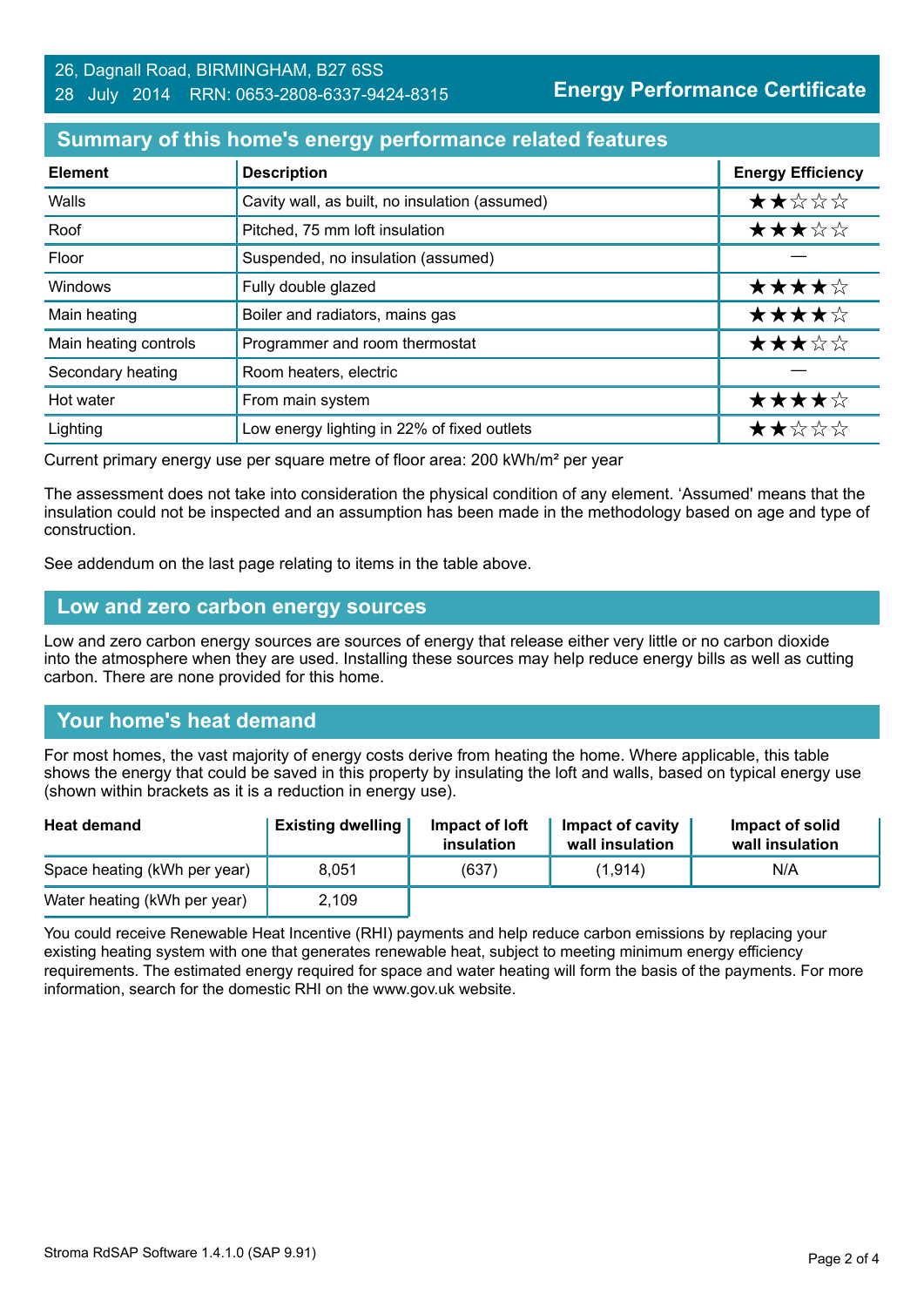#### 26, Dagnall Road, BIRMINGHAM, B27 6SS 28 July 2014 RRN: 0653-2808-6337-9424-8315

#### **Recommendations**

The measures below will improve the energy performance of your dwelling. The performance ratings after improvements listed below are cumulative; that is, they assume the improvements have been installed in the order that they appear in the table. To receive advice on what measures you can take to reduce your energy bills, visit www.simpleenergyadvice.org.uk or call freephone 0800 444202. Before installing measures, you should make sure you have secured the appropriate permissions, where necessary. Such permissions might include permission from your landlord (if you are a tenant) or approval under Building Regulations for certain types of work.

| <b>Recommended measures</b>               | Indicative cost  | <b>Typical savings</b><br>per year | <b>Rating after</b><br>improvement |
|-------------------------------------------|------------------|------------------------------------|------------------------------------|
| Increase loft insulation to 270 mm        | £100 - £350      | £ 33                               | <b>D68</b>                         |
| Cavity wall insulation                    | £500 - £1,500    | £100                               | C72                                |
| <b>Floor Insulation</b>                   | £800 - £1,200    | £ 39                               | C74                                |
| Low energy lighting for all fixed outlets | £35              | £ 30                               | C75                                |
| Solar water heating                       | £4,000 - £6,000  | £25                                | C77                                |
| Solar photovoltaic panels, 2.5 kWp        | £9,000 - £14,000 | £241                               | <b>B87</b>                         |

# **Financial Support and the Green Deal**

Green Deal Finance allows you to pay for some of the cost of your improvements in instalments under a Green Deal Plan (note that this is a credit agreement, but with instalments being added to the electricity bill for the property). The availability of a Green Deal Plan will depend upon your financial circumstances. There is a limit to how much Green Deal Finance can be used, which is determined by how much energy the improvements are estimated to **save** for a 'typical household'.

You may also be able to obtain support towards repairs or replacements of heating systems and/or basic insulation measures under the ECO scheme, provided that you are in receipt of qualifying benefits or tax credits. To learn more about this scheme and the rules about eligibility, visit www.simpleenergyadvice.org.uk or call freephone **0800 444202** for England and Wales.